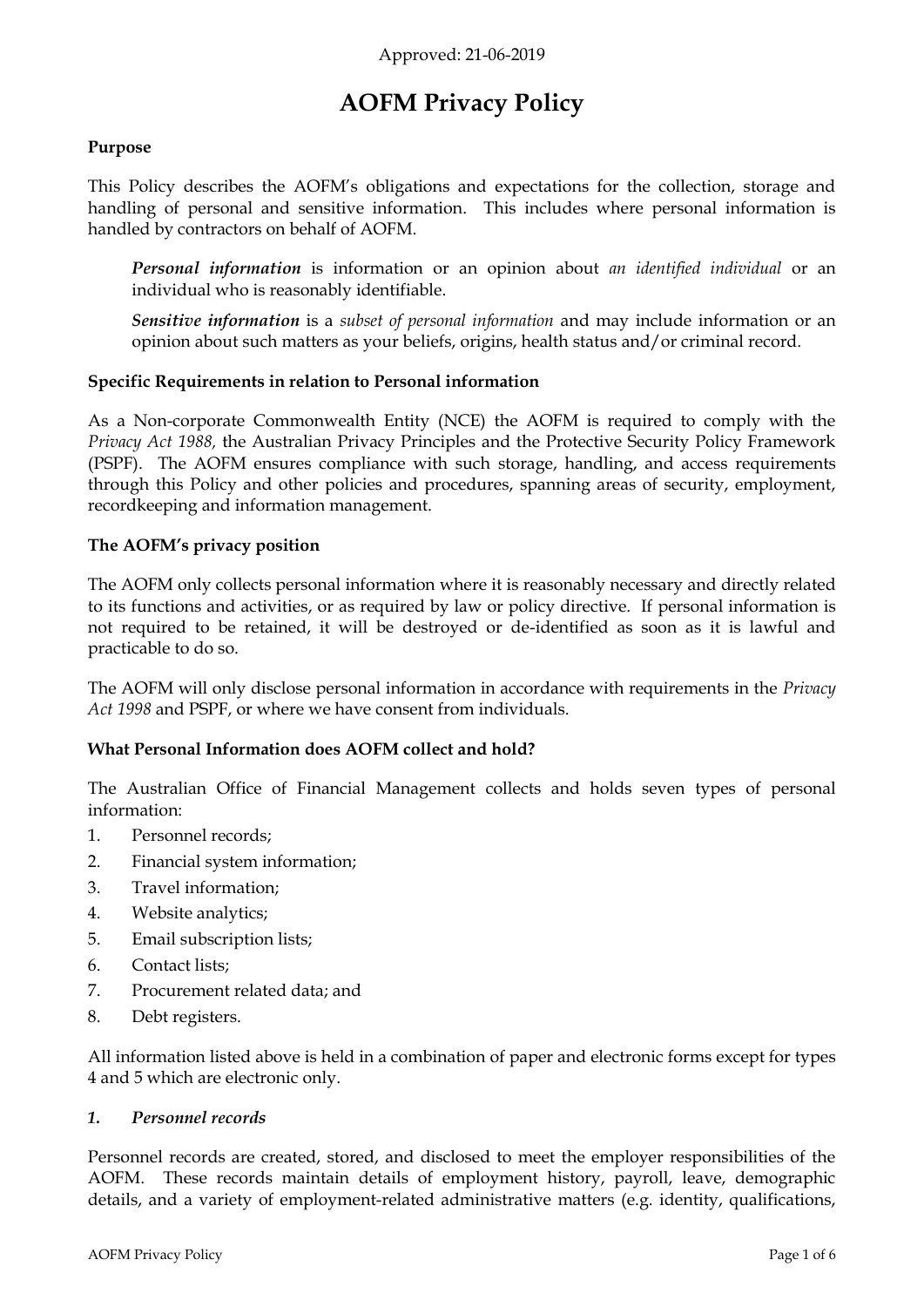## Approved: 21-06-2019

security clearance, performance, grievances, staff survey results, training and development). Personal information held in personnel records relates to current and former employees of AOFM. Paper records are stored in secure containers and electronic records are stored on a secure network with access control.

The AOFM payroll<sup>1</sup> is managed by the Department of The Treasury (The Treasury). This includes electronic records for pay, leave, employment history, home contact details, and other related data. Data is hosted on a protected network with backups. During pay processing, banking details of individuals are recorded and used by Treasury and AOFM's bank (the RBA).

The Treasury also provides work health and safety services under a record of understanding (includes records of accidents, injuries and rehabilitation cases on behalf of AOFM). Treasury's outsourced employee assistance program (EAP) provider maintains confidential individual counselling case files for matters concerning AOFM staff or their families. The EAP provider maintains de-identified and statistical data on AOFM-related use of their services for billing and client feedback.

Information relating to job applicants is collected and held by AOFM. From early 2015 through October 2017, this information was collected and stored in a proprietary database hosted by PageUp People Pty Ltd hosted on their Australian servers. From November 2017, this information is collected and stored in a proprietary database hosted by RecruitAdvantage Pty Limited (trading as TurboRecruit) hosted on their Australian servers. This information is used for employment selection and will, for successful applicants, be passed to vetting agencies for security clearance or background checking purposes.

Personal information contained in these records may be used or disclosed to allow employees to access their entitlements, for audit purposes, to meet external obligations, improve human resource systems, or for other official functions.

Information held in personnel records may be disclosed as required by legislation. This includes disclosures to the Australian Bureau of Statistics, the Australian Taxation Office, the Australian Public Service Commission, the Australian Public Service Commissioner, Fair Work Australia, involved unions, the Merit Protection Commissioner, the Department of Human Services, the National Archives of Australia, superannuation administrators, or a receiving agency following movement or re-engagement of an employee.

## *2. Financial system information*

Personal information held in AOFM's financial systems enables AOFM to pay its bills and receive payments from identified parties and manage travel arrangements. Banking, contact and historical transactional details are collected and stored.

These records are kept on electronic and paper media. The AOFM utilises the Treasury's OneGov system as its financial management information system. Records relating to AOFM's financial management are recorded in these systems.

 $\overline{a}$ <sup>1</sup> AOFM previously outsourced its payroll to Aurion Corporation Pty Ltd (Aurion) who managed electronic records associated with pay, leave, employment history, home contact details, emergency contacts, and equal employment opportunity data. This data is being archived and will no longer be accessed on a day to day basis. It is hosted on computers managed by Macquarie Telecom who create and maintain copies of data for backups and other data integrity management purposes. During pay processing, banking details of individuals were recorded and used by Aurion, their bank (the National Australia Bank and Westpac) and AOFM's bank (the Reserve Bank of Australia).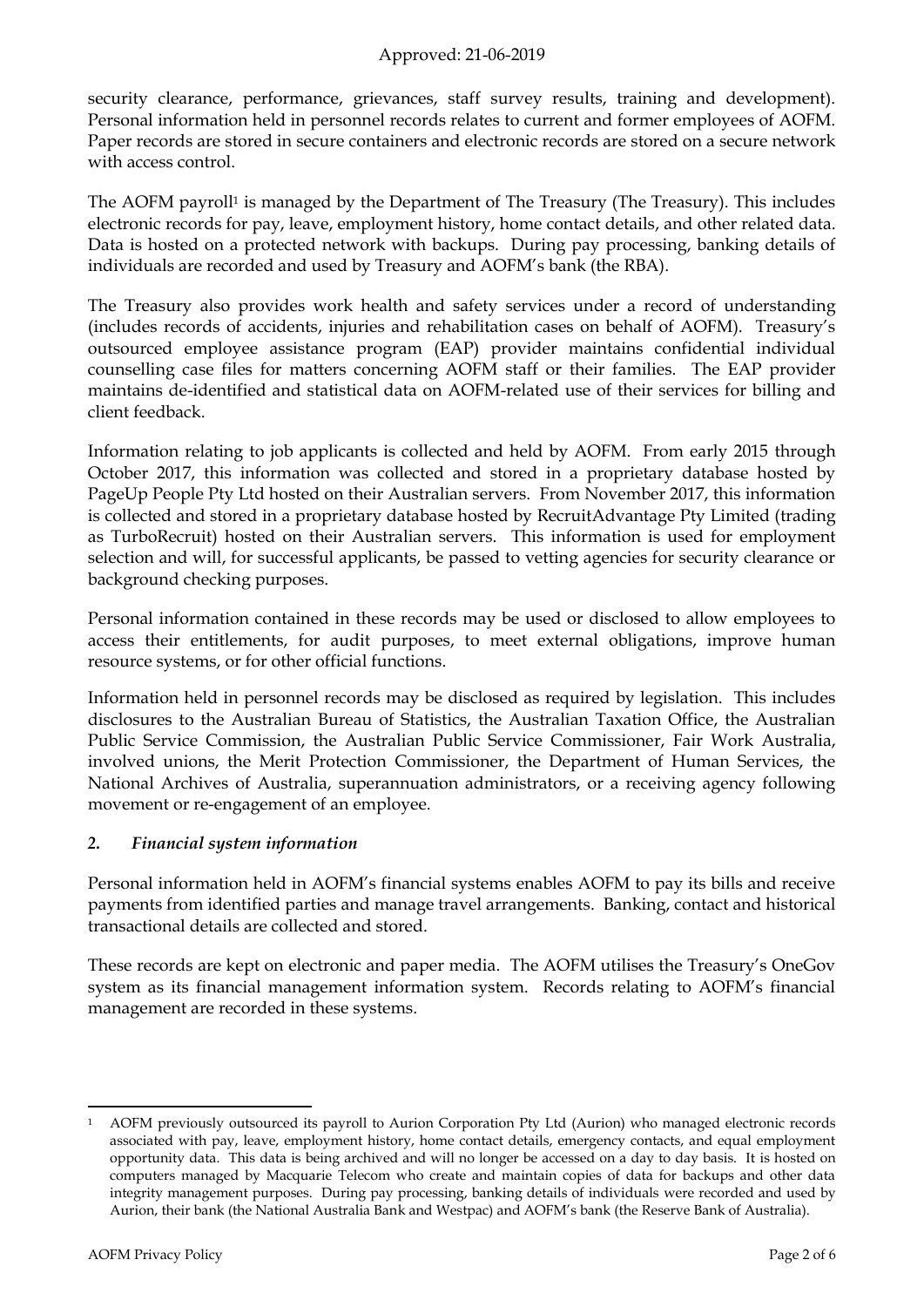AOFM employees access accounts data according to functional need. Treasury employees involved in management of the OneGov system may access relevant personal information as required by their role.

The personal information contained in these records may be disclosed for making payments electronically or manually to the RBA, to Treasury employees involved in OneGov administration and as required to the AOFM's auditors.

## *3. Travel information*

AOFM uses whole-of-government providers to manage business travel through QBT and AOT Hotels (both subsidiary companies of Helloworld Travel Limited whose privacy policy can be found [here\)](https://www.helloworldlimited.com.au/wp-content/uploads/2018/08/Privacy-Policy.pdf) and Diners Club International (a subsidiary of Citi whose privacy policy can be found [here\)](https://www.citigroup.com/australia/privacy/policy.html).

Access to these providers is mediated through 8Common Limited's Expense8 software and database. As a result, Expense8 holds information in relation to travellers including personal details of AOFM staff. Expense8 data is stored in Australia-based servers.

Personal data may be disclosed to administer travel and for making payments to staff and travel providers. AOFM and Treasury staff may access relevant personal information as required by their role.

## *4. Website analytics*

To improve your experience on our website, we may use 'cookies'. A cookie is a small text file that our website may place on your computer as a tool to remember your preferences. You may refuse the use of cookies by selecting the appropriate settings on your browser. However please note that if you do this, you may not be able to use the full functionality of this website.

Our website may contain links to other websites. Please be aware that we are not responsible for the privacy practices of such other sites. When you go to other websites from here, we advise you to be aware and read their privacy policy.

Our website uses Google Analytics, a service which transmits website traffic data to Google servers in the United States. Google Analytics does not identify individual users or associate your IP address with any other data held by Google. We use reports provided by Google Analytics to help us understand website traffic and webpage usage.

By using this website, you consent to the processing of data about you by Google in the manner described in [Google's Privacy Policy](https://policies.google.com/privacy?hl=en) and for the purposes set out above. You can opt out of Google Analytics if you disable or refuse the cookie, disable JavaScript, or [use the opt-out service provided](https://tools.google.com/dlpage/gaoptout)  [by Google.](https://tools.google.com/dlpage/gaoptout)

## *5. Email subscription lists*

AOFM uses subscriber emails to send out information (which include planned tenders and tender results). We use MailChimp, which provides online tools that can be used to create, send, and manage emails. MailChimp may collect personal information, such as distribution lists which contain email addresses, and other information relating to those email addresses. For further information about the type of personal information [MailChimp](http://mailchimp.com/legal/privacy/) collects, refer to the MailChimp [Privacy Policy.](http://mailchimp.com/legal/privacy/)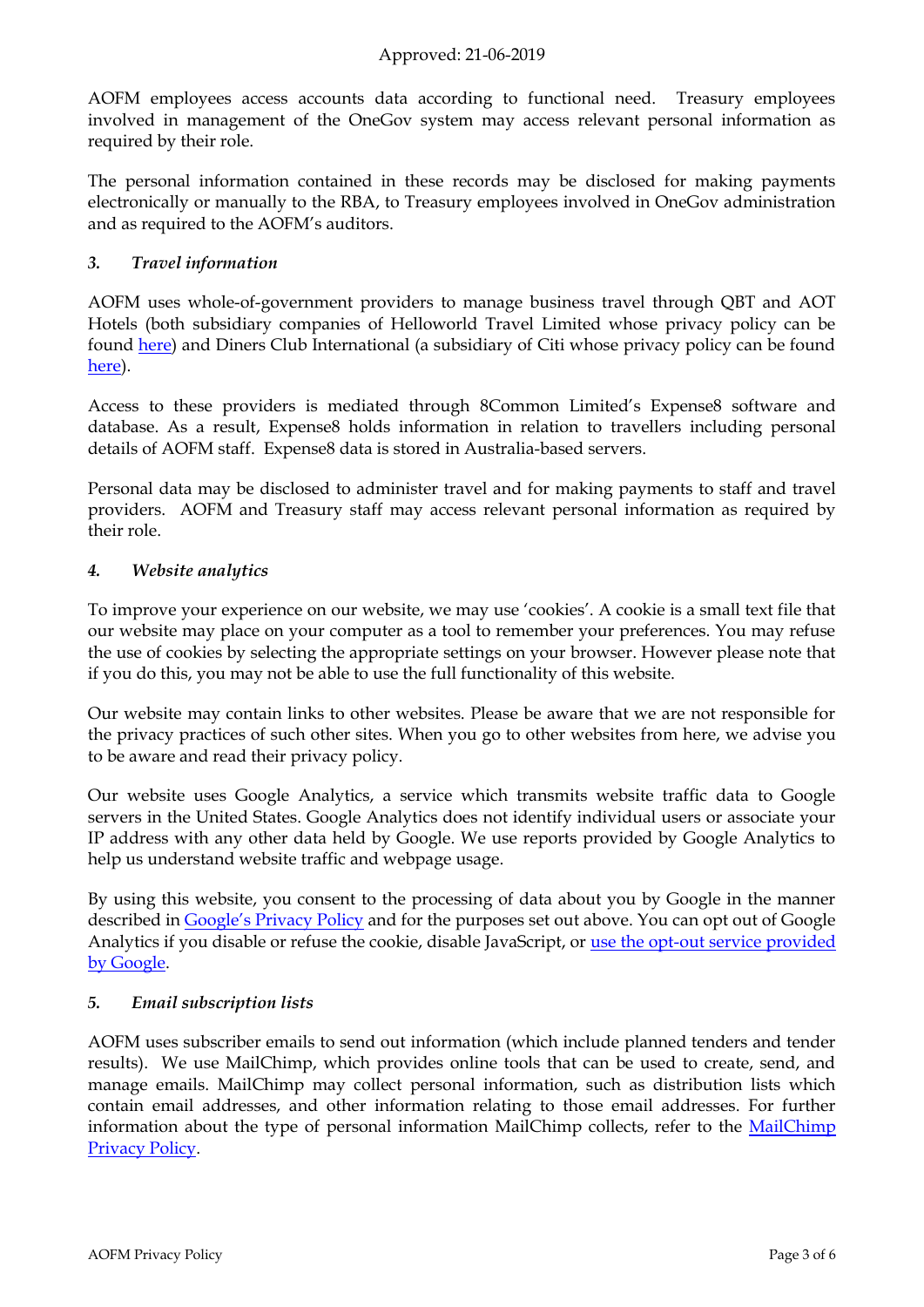We will only use this information to:

- create, send and manage emails relating to the work of AOFM; and
- measure email performance.

MailChimp may transfer this information to third parties who process this information on MailChimp's behalf, or where otherwise required to do so by law. MailChimp collects information about:

- when you visit the website;
- when you use the services;
- your browser type and version;
- your operating system; and
- other similar information.

MailChimp is based in the United States of America (USA) and is subject to the laws of the USA. The information collected about your use of the AOFM website (including your IP address) will be transmitted to and stored by MailChimp on servers located outside Australia.

By subscribing to our emails, you will be taken to have consented to your personal information being used as described above. This means:

- You consent to your personal information being collected, used, disclosed and stored as set out in Mail C[himp's Privacy Policy](http://mailchimp.com/legal/privacy/);
- You understand and acknowledge that this service utilises a Mailchimp platform, which is located in the United States of America (USA) and relevant legislation of the USA will apply;
- As you have consented to the disclosure of your personal information to MailChimp, Australian Privacy Principle 8.1 contained in Schedule 1 of the *Privacy Act 1988* will not apply;
- You understand and acknowledge that MailChimp is not subject to the *Privacy Act 1988* and you will not be able to seek redress under the *Privacy Act 1988*, but will need to seek redress under the laws of the USA; and
- You can opt out of our mailing list if you choose the 'unsubscribe' service provided by MailChimp in every email, or contact us.

MailChimp has the endorsement of **[TRUSTe's Privacy Seal](https://www.trustarc.com/privacy-certification-standards/)**, which means responsible data collection and processing practices consistent with USA regulatory expectations and external standards for privacy accountability.

# 6*. Contact lists*

These contact details enable communication between AOFM employees and relevant business function contacts. Personal information relates to the contact details of individuals (person and organisation names, contact numbers, email addresses and postal addresses). There are no central files but AOFM employees maintain their own contact list and personal information (not usually disclosed). Records are deleted on request or during periodic updates.

# *7. Procurement related data*

The purpose of these records is to assess potential suppliers for procurement purposes (including labour hire contracts). Personal information will be collected on key staff of a potential provider (may include person and organisation names, contact numbers, email addresses, qualifications,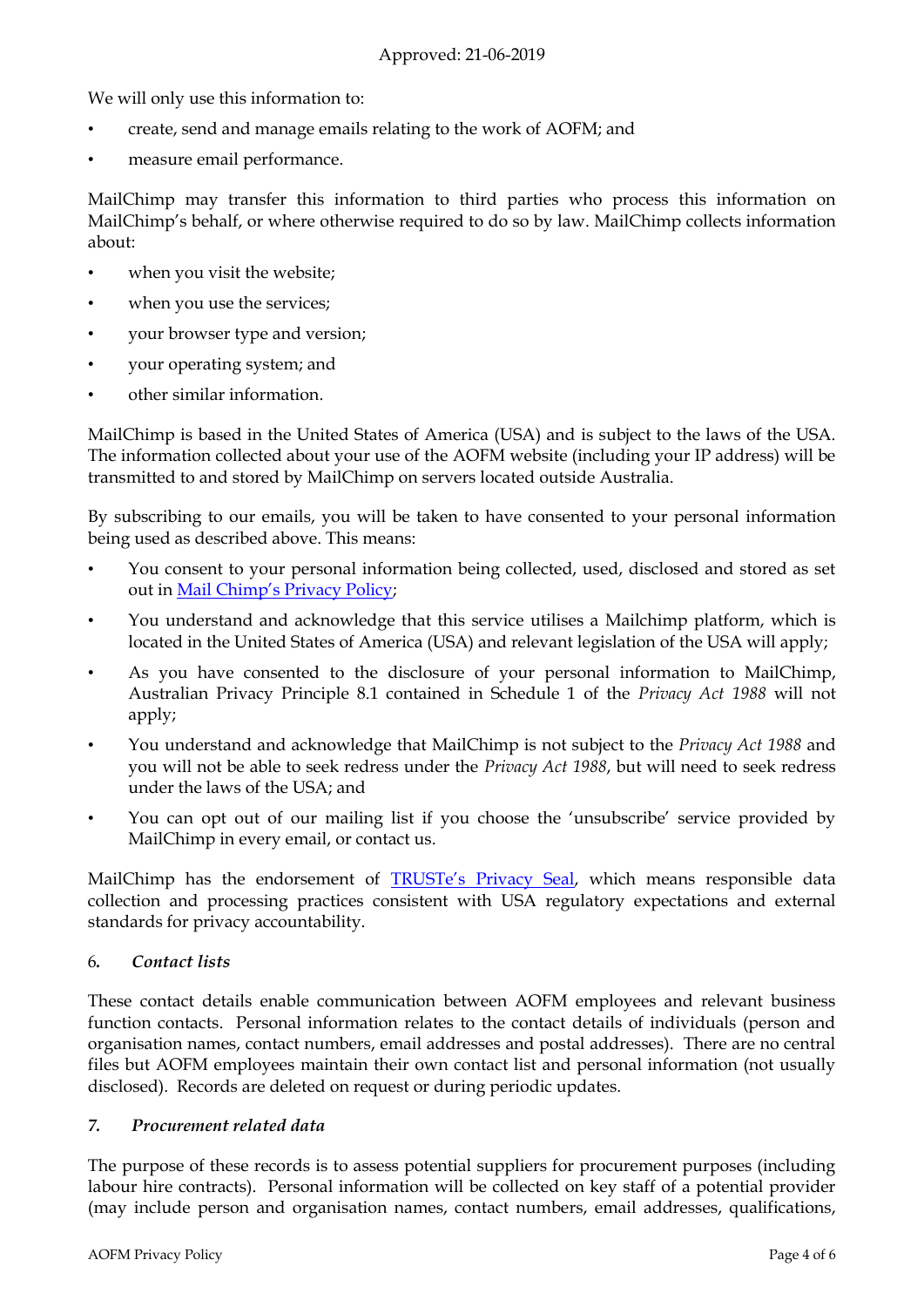## Approved: 21-06-2019

work experience and postal addresses). Relevant AOFM employees will use this information to assess the quality of the potential provider. Personal information in either paper or electronic form contained in these records is not usually disclosed outside of AOFM.

## *8. Debt registers*

Personal information held on the debt registers enables the AOFM to make payments to exchangetraded AGS holders in relation to associated interest and principal redemption. Personal information may include name, date of birth, address details, banking details, Tax File Number or Australian Business Number, payment instructions, and country of holding where relevant.

The AOFM holds records from the inscribed stock register relating to the period between 30 June 1992 and 30 June 2010 for the purposes of answering enquiries from stockholders on previous holdings and transactions. These records are held electronically and are accessed by AOFM employees involved in answering enquiries relating to the registry.

Computershare Investor Services Pty Limited (Computershare) maintains a register of inscribed stockholders on behalf of the Australian Government which includes stockholdings dating from 30 June 2010. These records are a mix of paper and electronic records. Computershare's [privacy](https://www.computershare.com/au/privacy-policies)  [statement](https://www.computershare.com/au/privacy-policies) details how records are held and how to obtain information regarding access to personal information they hold.

Banking details in the registry are recorded and used by Computershare, their bank (the National Australia Bank) and AOFM's bank (the Reserve Bank of Australia).

#### **Disclosure to overseas recipients**

The AOFM does not directly disclose personal information that it holds to overseas recipients. Third party providers may send some personal information overseas either as part of their role (e.g. international travel), as described above, or as enumerated in their privacy policies.

#### **How to access and correct information**

If AOFM holds personal information about an individual, that person may be granted access to that information and the person may ask that AOFM correct such personal information.

AOFM will take all reasonable steps to meet such requests unless prohibited by law or under Australian Privacy Principle 12 (in which case we will notify the person in writing to explain). Employees can access, update or correct most of their details online.

## **Privacy Roles**

The key privacy roles are:

- AOFM Privacy Champion who is the Chief Executive Officer; and
- AOFM Privacy Officer who is the Senior Advisor People.

The Privacy Officer will ensure that this Policy reflects current requirements. The Privacy Officer will also ensure that all staff receive induction and general privacy awareness training, and that staff with specific operational requirements to deal with personal information are trained accordingly. The Privacy Officer will brief the Privacy Champion on the AOFM's privacy performance.